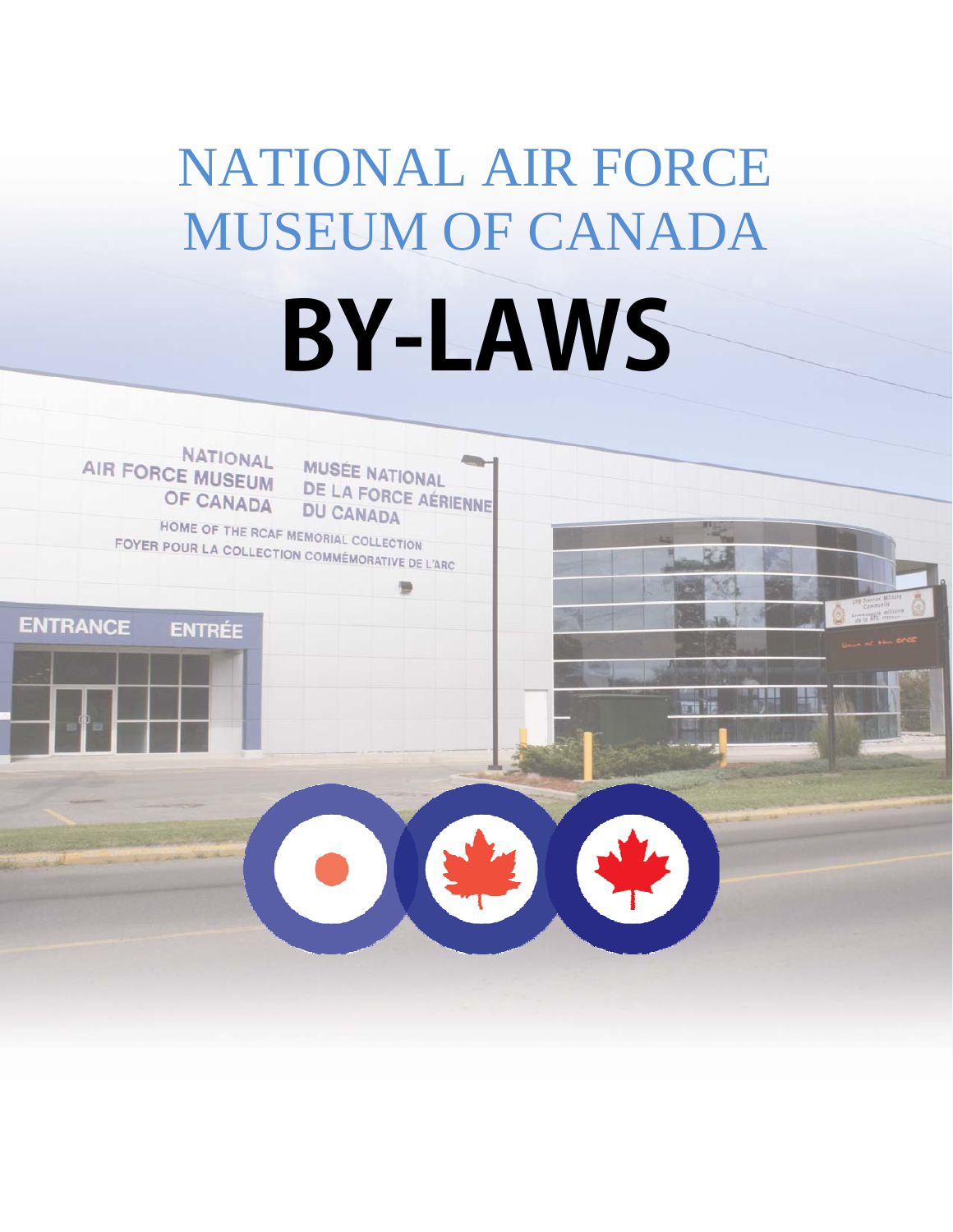# **NATIONAL AIR FORCE MUSEUM OF CANADA**

## **PART 2 – BY-LAWS**

**Board Approved: 26 January 2011**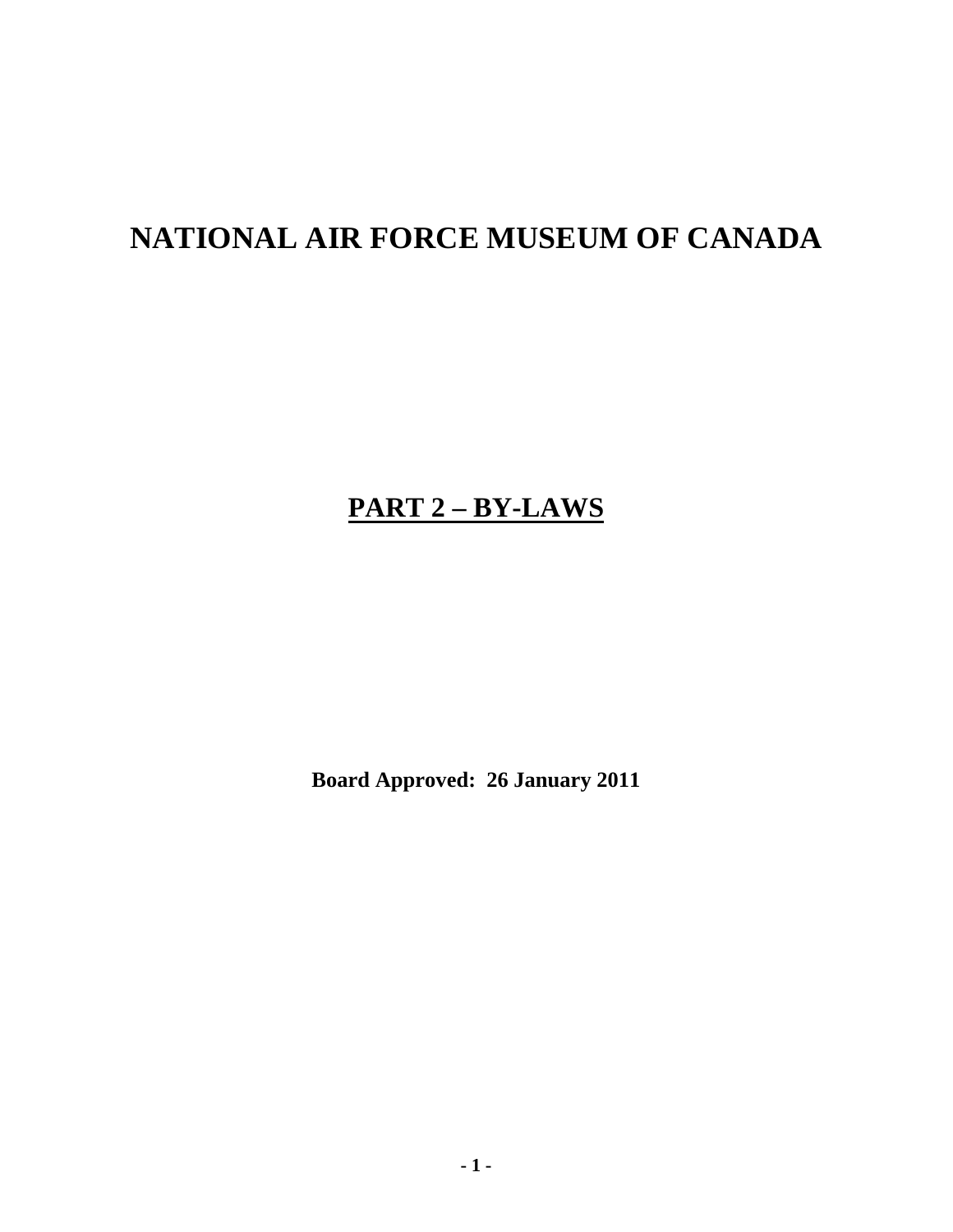#### **FOREWORD**

The By-laws of the National Air Force Museum of Canada are published under the authority of the Board of Directors.

This Board approved By-Laws, dated 26 January 2011, revoke and supersede all other By-laws of the National Air Force Museum of Canada.

### **BY-LAWS AMENDMENT LIST**

**Number Date Inserted by:** Section Amended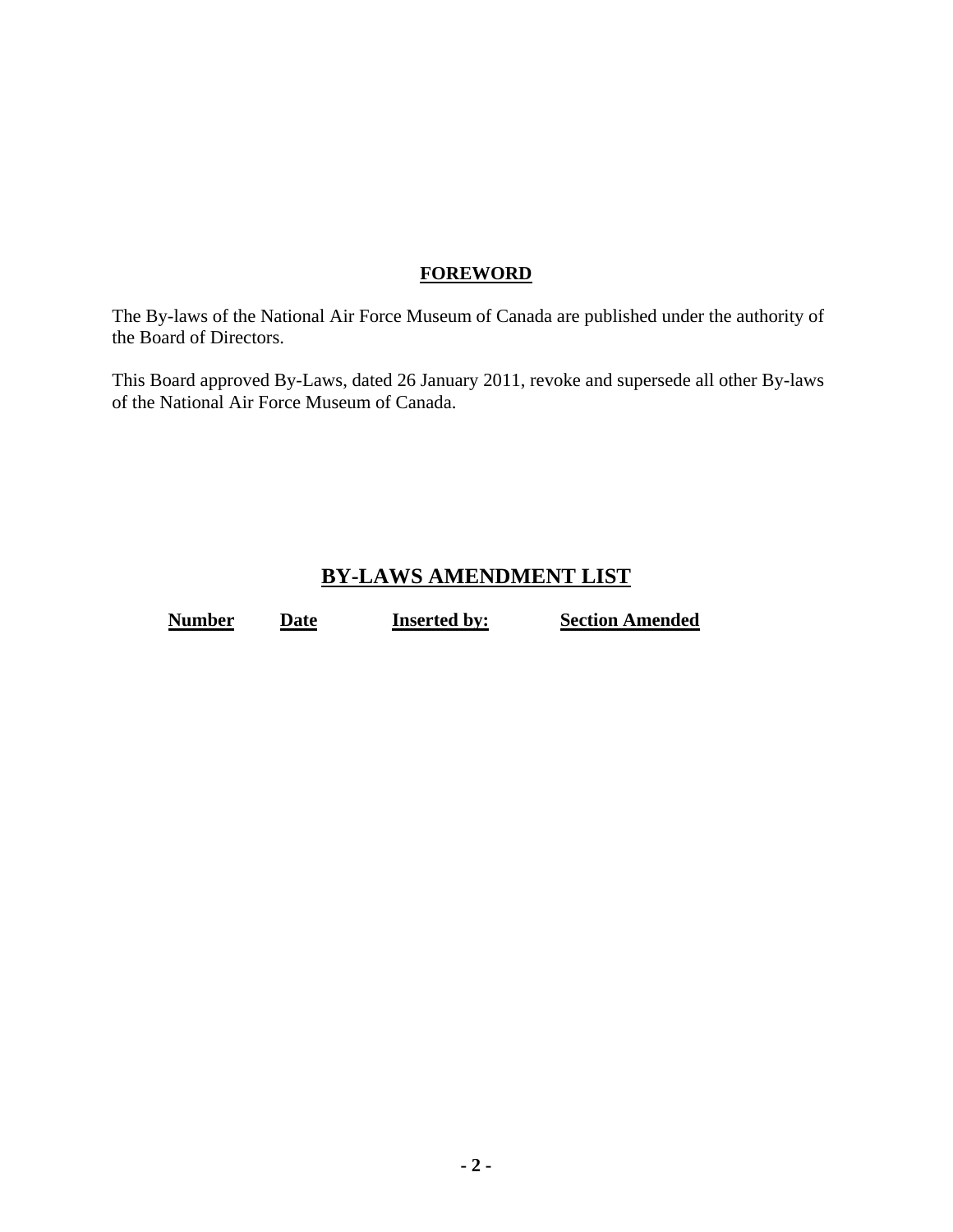## **NATIONAL AIR FORCE MUSEUM OF CANADA**

#### **BY-LAWS**

#### **STATUS**

1. These By-Laws complement and do not override any items in the Constitution of the Museum. Amendments to the By-Laws must be approved by the Board.

#### **BOARD OF DIRECTORS**

- 2. The Board of Directors shall consist of the following voting members:
	- a. ten persons nominated by the Board and appointed by the WComd and,
	- b. two designated senior members from 8 Wing Trenton; these are:
		- 1. The Wing Administration Officer (WAdminO), and
		- 2. The Wing Logistics and Engineering Officer (WLEO).
- 3. The Board of Directors shall include the following non-voting, ex-officio members:
	- a. the WComd;
	- b. the Wing Comptroller (WCompt);
	- c. the Wing Construction Engineering Officer (WCEO); and
	- d. Honorary Directors.

4. The Board of Directors may include as Honorary Members, non-voting individuals, in the following categories, subject to Board approval:

- a. a retiring/retired Chair of the Board of Directors;
- b. serving or retired Canadian Military members who have provided dedicated service to the Museum;
- c. serving or retired Federal, Provincial or Municipal Politicians;
- d. serving or retired political appointees (e.g. Lieutenant Governor), and;
- e. any individual whose outstanding service and dedication to the Museum is recognized by the Board.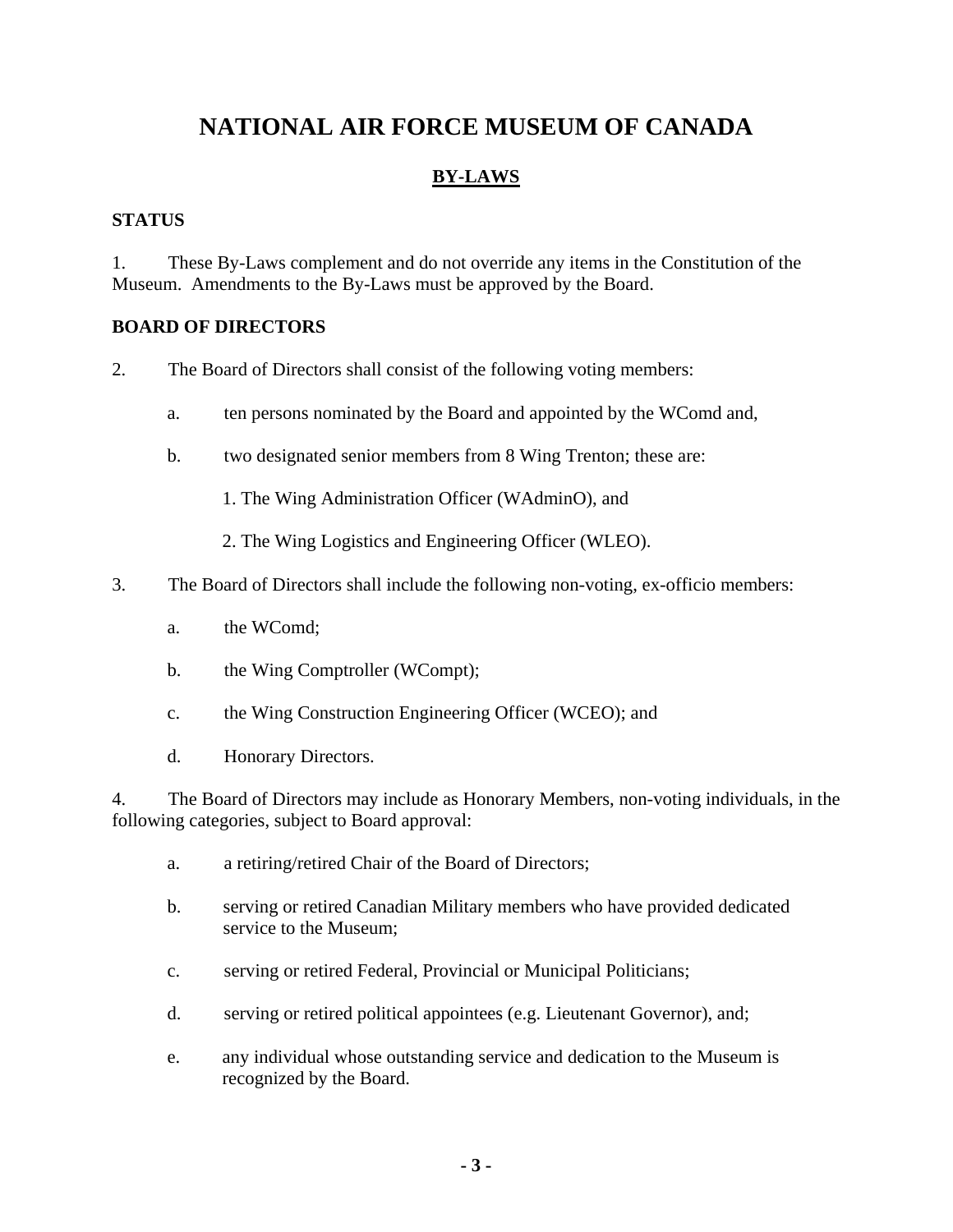- Note: 1. Nominations may be submitted by any member of the Board with supporting documentation outlining the nominee's achievements.
	- 2. Honorary Memberships are granted for the lifetime of the individual, unless rescinded by the Board.

5. When appointed to the Board, all members shall be required to review and sign the following attachments to these Bylaws:

- a. Annex A Code of Conduct and Directors Agreement
- b. Annex B Code of Ethics and Directors Agreement
- c. Annex C Conflict of Interest and Directors Agreement

#### **CHAIRPERSON**

6. The Board shall be presided over by one of the ten appointed members selected by a vote of voting Members at the first meeting of the Board in the fiscal year. The term Chairperson is hereinafter referred to as the Chair.

#### **VICE CHAIR**

7. The Board shall also select a Vice Chair from one of the ten appointed members by a vote of voting members at the first meeting of the Board in the fiscal year. In the absence of the Chair at a meeting of the Board, the Vice Chair shall preside.

#### **TENURE**

8. Board Members will normally be appointed to the Board for three consecutive years and may be re-appointed annually for up to three additional years. However, no person shall be appointed for more terms than will constitute six consecutive years of service unless authorized by the Board for extenuating circumstances. A person may be re-appointed to the Board after a break in service of at least one year. Former members of the Board may continue to serve as Committee members.

9. Should a vacancy among the appointed members arise during the year; the WComd may appoint a replacement on the recommendation of the Board. Members appointed to the Board in the six-month period prior to 1 April (i.e., 1 October to 31 March) will be asked to serve three years from the following 1 April. Members appointed to the Board in the six-month period following 1 April will be asked to serve three years from the previous 1 April.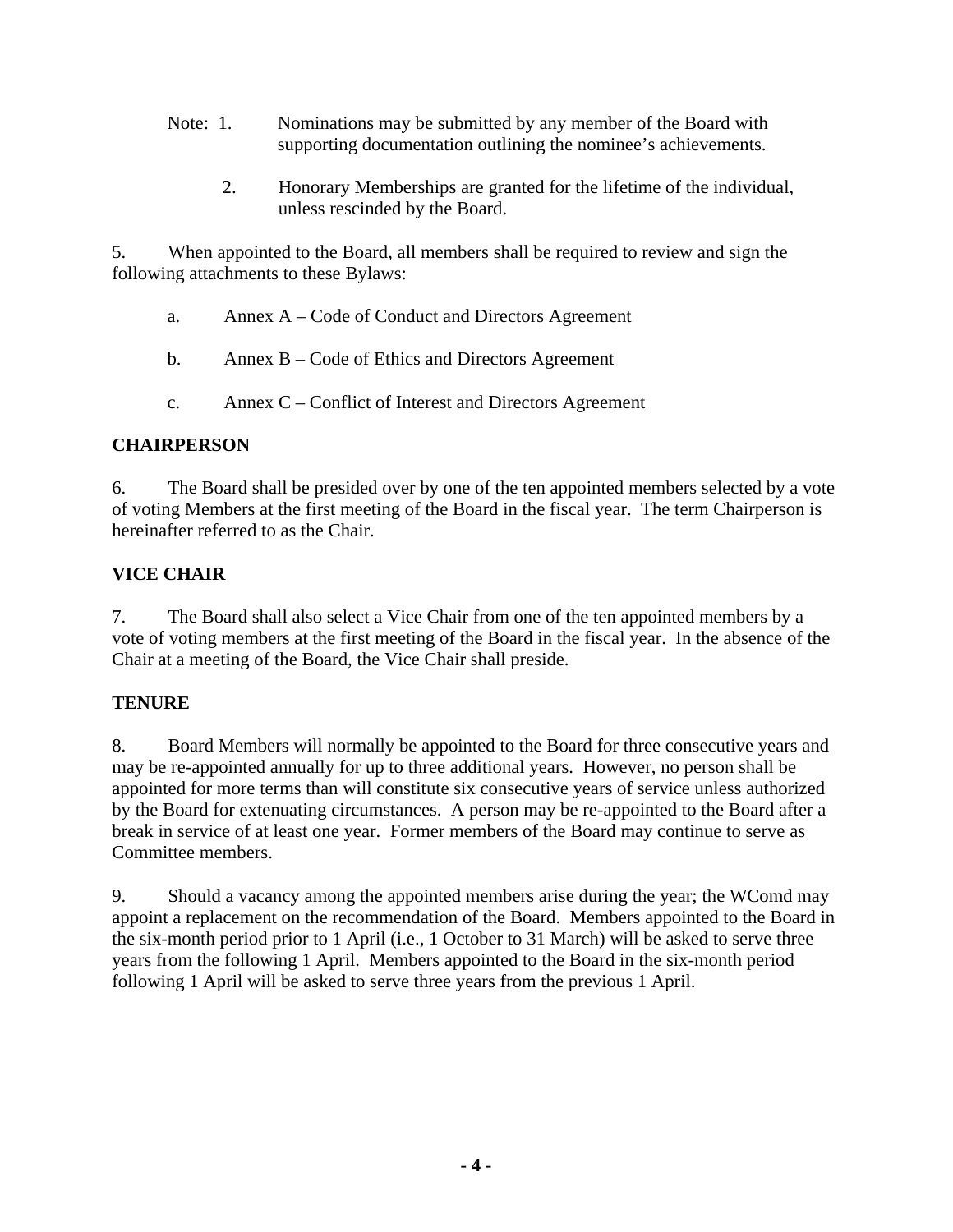#### **NOMINATIONS FOR BOARD MEMBERSHIP**

10. The Board shall appoint, from among its voting and non-voting members, a Nominating Committee of three persons who shall prepare a list of candidates for appointment to the Board by the WComd. The Nominating Committee shall complete its work so that appointments may be offered and accepted prior to the end of the fiscal year, with appointments effective at the start of the next fiscal year.

11. The Nominating Committee shall also nominate candidates for the position of Honorary Director.

12. The Nominating Committee shall endeavour to identify a slate of candidates, which will ensure that the Board is representative of the major elements of the Quinte community. Due consideration shall be given to persons who are successful in business or are active community volunteers, so that their appointment will add strength to the Board.

13. In nominating and appointing members, there shall be no discrimination on the basis of race, colour, creed, age, sex, marital status, nationality, language, ancestry, or place of origin.

#### **COMMITTEES OF THE BOARD**

14. The following Standing Committees shall be formed, be responsible to the Board, and be chaired by a member of the Board:

- a. Nominating / Constitution and By-Laws Committee;
- b. Planning Committee, and
- c. Strategic Planning Committee.

15. The members of the Board may, at their discretion, approve the formation of such other adhoc committees as may be necessary to accomplish the responsibilities of the Board. The continued existence of each ad-hoc committee formed in accordance with this By-Law shall be approved by the members of the Board at the first meeting held in the fiscal year. The members of the Board may approve the dissolution of any such committee at any time.

16. The members of the Board shall approve by vote the appointment of members to each committee at the first Board meeting of the Fiscal Year.

17. The members of each committee appointed in accordance with By-Law 16. shall, in a vote amongst themselves, elect a person who shall be the Chair for all meetings of that committee.

18. The Board shall prescribe the Terms of Reference for all committees formed in accordance with these By-Laws and the responsibilities of their Chairs.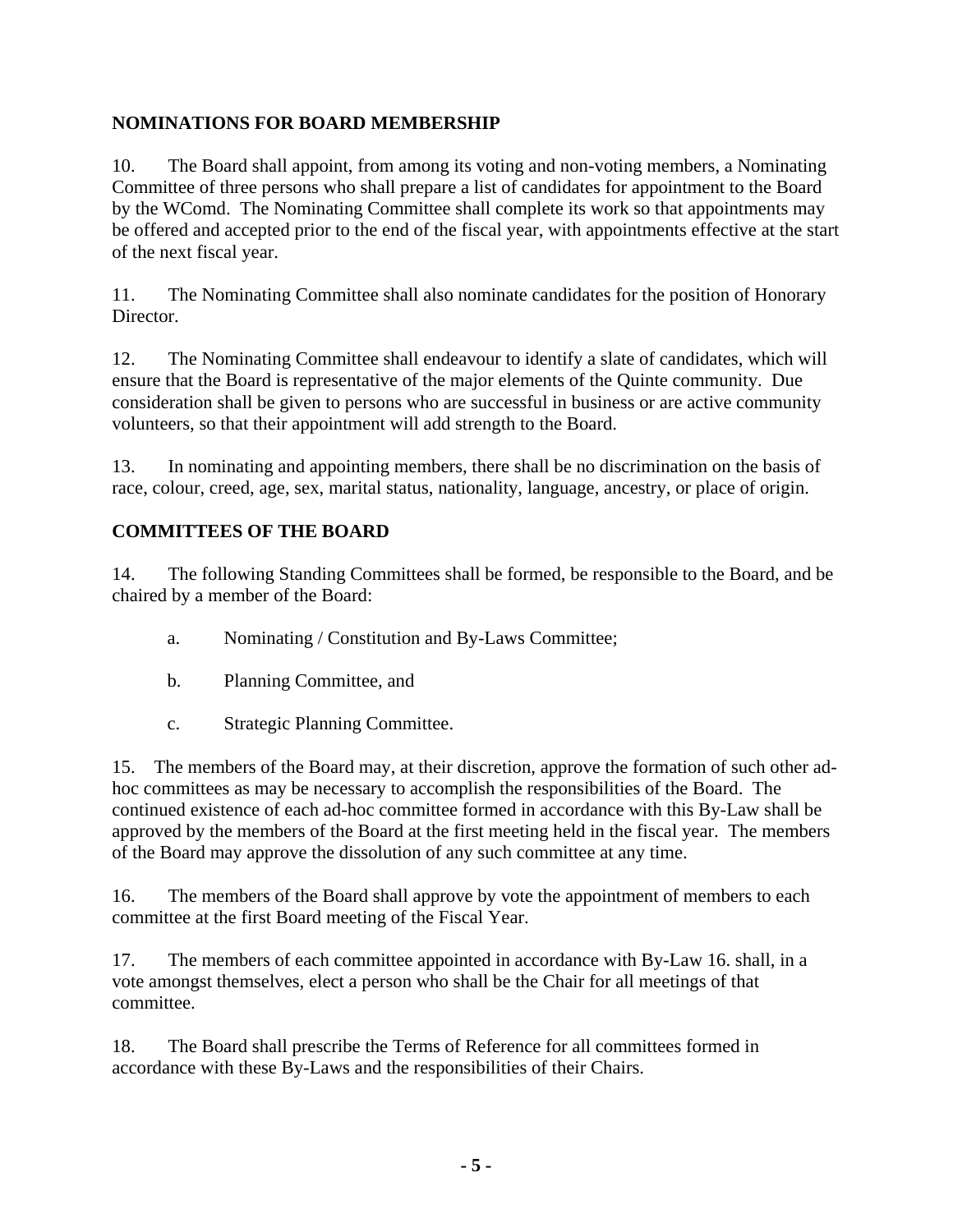#### **RESPONSIBILITIES OF THE BOARD**

19. The Board shall, on behalf of the WComd, oversee the management and operation of the Museum in accordance with the Constitution. As such the Board has the following primary responsibilities:

- a. to establish the mission, mandate and purpose of the Museum and communicate these items to the public and its elected representatives;
- b. to advocate greater public involvement in the Museum and increased moral and financial support;
- c. to provide for the safety, security, and preservation of the collection;
- d. to ensure that the Museum serves the Department of National Defence and the Public;
- e. to take every opportunity within the limits of the existing resources and capabilities to fulfil the Museum's educational and social roles in the communities that it serves;
- f. to ensure that the Museum both interprets and disseminates knowledge and support the Museum's research function that enables this to be done;
- g. to be responsible for approving policies that are consistent with the Museum's purpose, public trust and financial capabilities;
- h. to monitor staff progress in implementing policies on a regular basis;
- i. to ensure that a long range business plan is prepared and monitored;
- j. to ensure the financial stability of the Museum so that the it can meet its current and future financial responsibilities;
- k. to hire and monitor the performance of the Executive Director through its policy and budget review, and planning processes and use regular performance reviews to communicate to him/her its evaluation and expectations and its recommendations for particular actions;
- l. to ensure that day-to-day responsibilities for collection care, public access, education, and other functions is delegated to staff that is appropriately trained and adequate in numbers; and
- m. to ensure that any locally developed policies and procedures do not contravene the regulations contained in QR&Os, CFAOs, or any other regulation promulgated by a senior headquarters.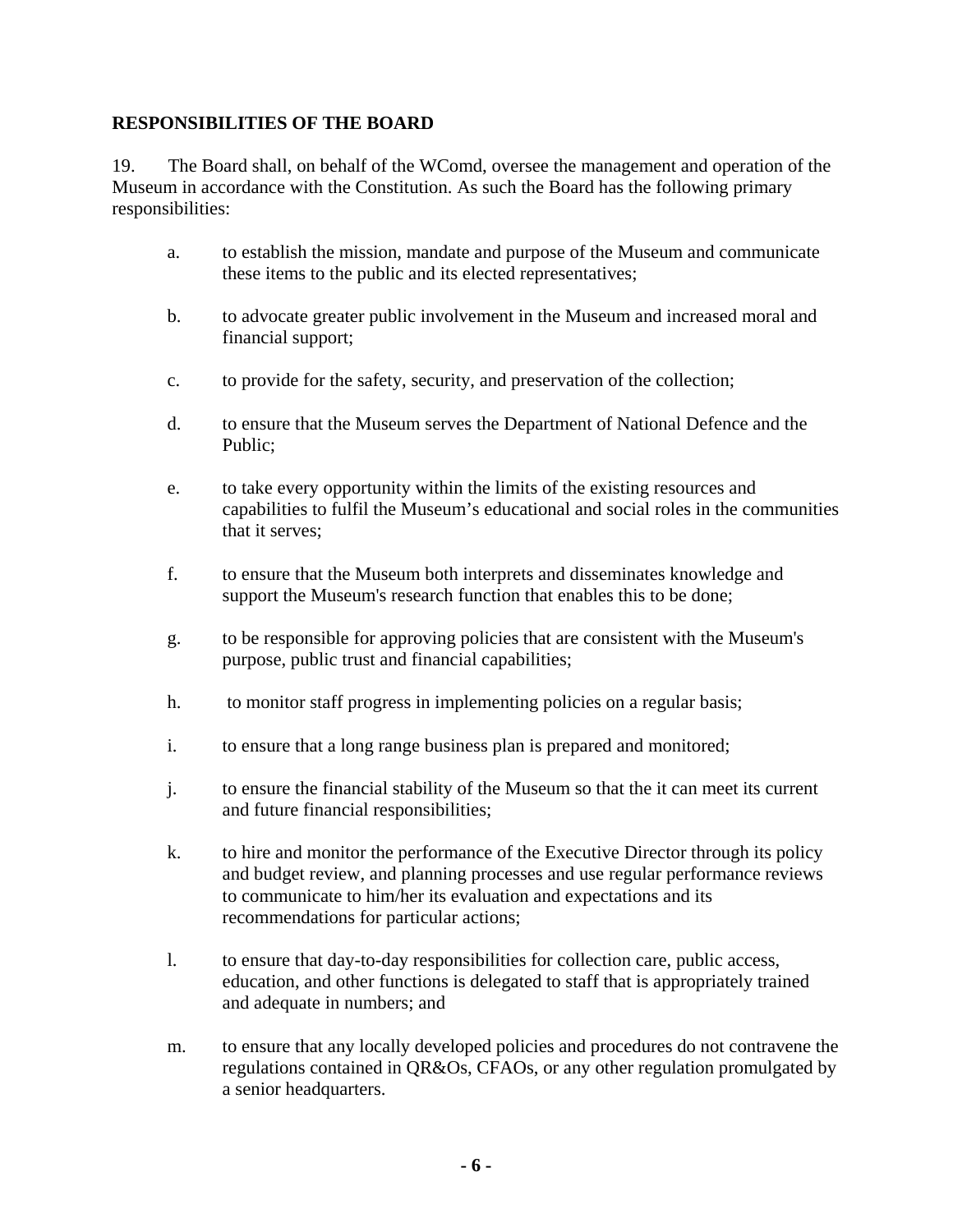20. The Board, with the authority of the WComd, may give authority to one or more Directors, Officers or employees of the Museum to make statements to the news media or public concerning matters brought before the Board.

#### **MEETINGS OF THE BOARD OF DIRECTORS**

21. The Board shall meet at the call of the Chair at such times as may be necessary to conduct the affairs of the Museum. However, there shall be at least one regular meeting of the Board every three months commencing in April of the fiscal year, to be held on the fourth Wednesday.

22. A special meeting of the Board shall be called by the Chair at the request in writing of any five voting members of the Board. Such request shall specify the reason for the meeting and the business to be discussed.

23. Meetings of the Board shall be held at such location and hour as the members may, from time to time, determine.

24. If the date, time and location of the next meeting are established before the adjournment of any meeting of the Board, the inclusion of such information in the Minutes of the Meeting shall constitute notice of the next meeting.In other cases, the Chair shall have members advised at least five days in advance of the meeting. If the Chair decides the meeting constitutes an emergency, the members shall be advised 24 hours in advance**.**

25. When in the judgment of the Chair an issue urgently requires a Board decision and it is impracticable to secure a timely decision at a meeting called as described in paragraph 21 or 22 of these By-laws, the Chair may invoke the electronic mail (email) procedure described under the title Urgent Issue in Annex H to these By-Laws.

#### **QUORUM**

26. A quorum for any meeting of the Board shall be one more than 50% of the voting members of the Board.

#### **ATTENDANCE**

27. Voting members of the Board shall be required to attend a minimum of 50% of the regular meetings of the Board during any fiscal year. Failure to meet this requirement shall, at the discretion of the Chair, disqualify the member as a voting member of the Board.

#### **RULES OF ORDER**

28. The Rules of Order governing procedure to be followed at any meeting of the Board, or any of its committees, shall be in accordance with Annex H.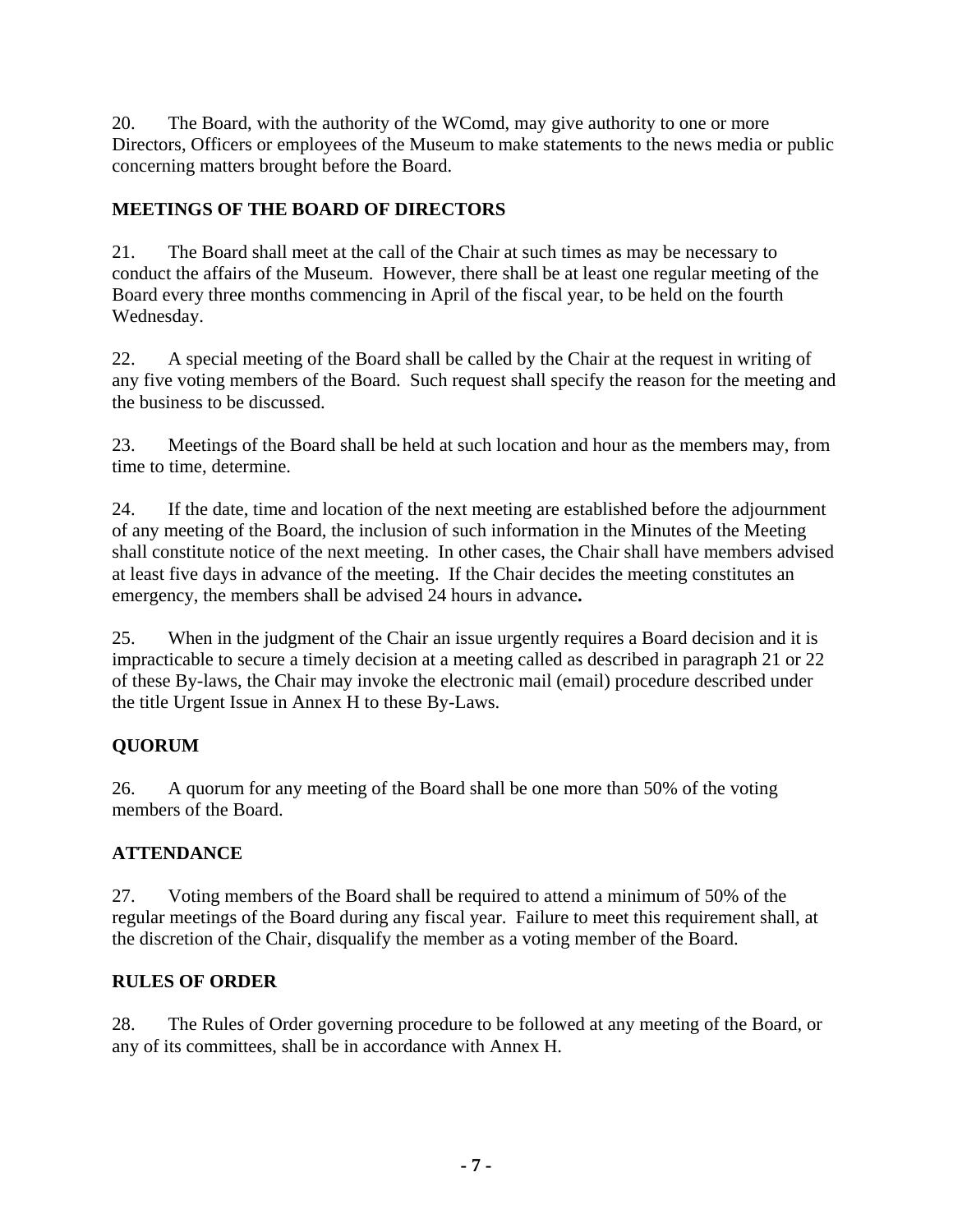#### **ORDER OF BUSINESS**

- 29. The order of business at any regular meeting of the Board shall include:
	- a. call the meeting to order;
	- b. review and approval of the Minutes of the previous meeting of the Board;
	- c. business arising from the Minutes of the previous meeting of the Board;
	- d. review of the financial status of the Museum;
	- e. correspondence received since the previous meeting;
	- f. business arising from correspondence received;
	- g. report from the Museum Executive Director;
	- h. reports from Committee Chairs;
	- i. new business;
	- j. next meeting; and
	- k. adjournment.

#### **RECORD OF PROCEEDINGS**

30. Minutes shall be kept for all meetings of the Board.

#### **VOTING**

31. All business arising at any meeting of the Board shall be decided by a majority of votes cast by the voting members present on resolutions placed before the Board.

32. Voting shall be conducted in the usual way by a show of hands. In such a vote, the Chair shall not have a vote unless there is a tie, in which case the Chair may cast the deciding vote.

33. By-Law 32. notwithstanding, voting may be taken by written ballot at the request of any member of the Board. In such a vote, the Chair shall have a vote, and in the event of a tie, the motion shall be deemed to have been defeated.

34. A declaration by the Chair that a resolution, vote or motion has been carried and an entry to that effect in the Minutes shall be admissible in evidence as prima facie proof of the fact without proof of the number or proportion of the votes recorded in favour of or against such resolution, vote or motion.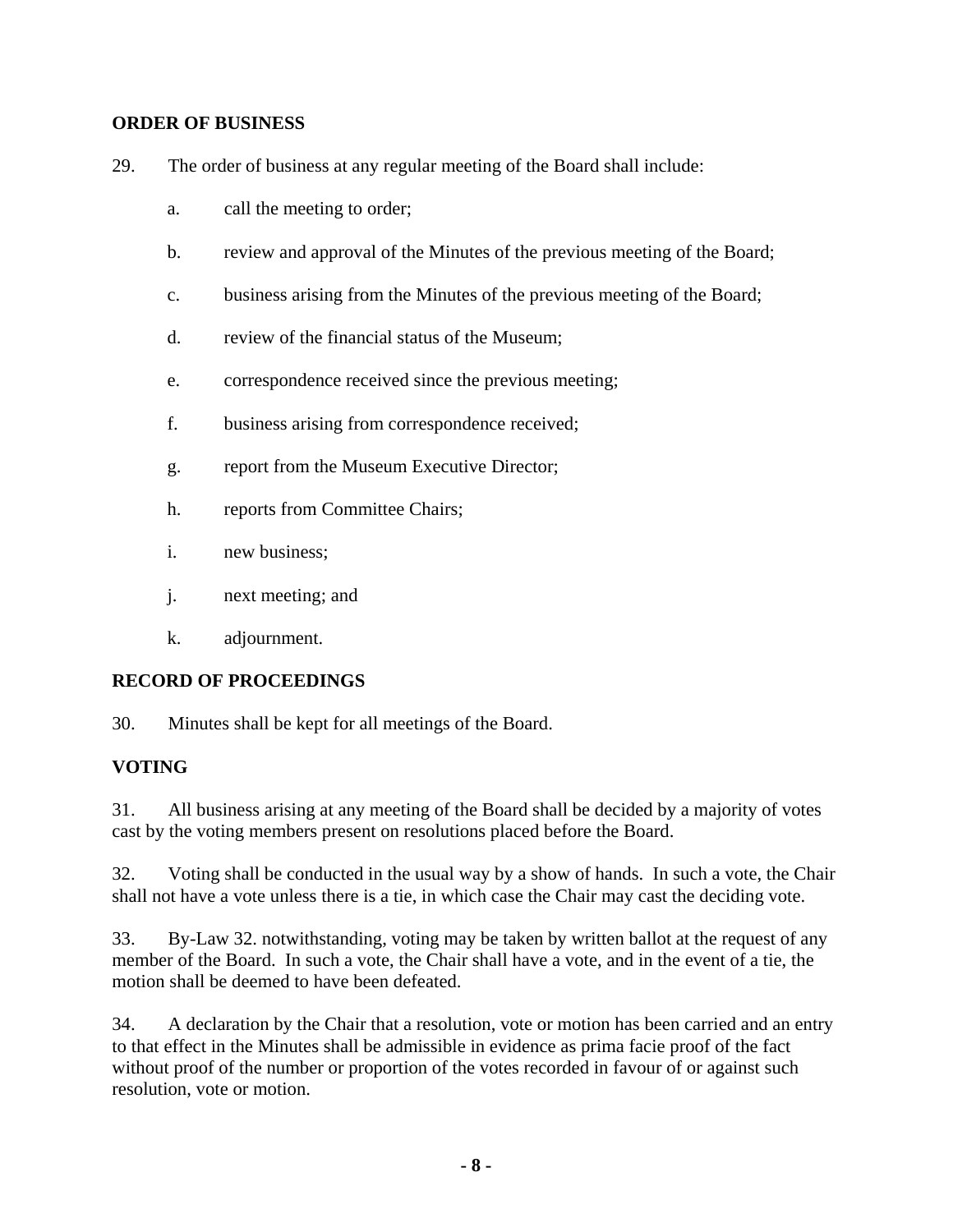#### **GUESTS**

- 35. The term "Guests" is hereby defined as those who are not members of the Board.
- 36. Guests may attend meetings of the Board only upon:
	- a. the invitation of the Chair;
	- b. the invitation of the Museum Executive Director with the approval of the Chair; or
	- c. a resolution of the Board.

37. Guests shall not participate in any vote taken by the Board on a resolution or motion placed before it, and they may also be asked to absent themselves at any time during the meeting. However, at the discretion of the Chair, guests may be invited to participate in discussions prior to the vote.

#### **CONFIDENTIALITY**

38. Every voting and non-voting member of the Board shall respect the confidentiality of matters brought before the Board or any committee of the Board, including the confidentiality of an employee's employment.

#### **BOARD CHAIR**

39. The Chair shall:

- a. chair all meetings of the Board;
- b. be responsible for the nominating of Directors to be appointed to committees, including committees not otherwise provided for in By-Law 14., and
- c. perform such other duties as may from time to time be determined by the Board.

#### **RECORDING SECRETARY**

- 40. The Recording Secretary shall:
	- a. attend meetings of the Board and Board Committees as required;
	- b. keep Minutes of all Meetings and circulate the Minutes to all members of the Board;
	- c. give such notice as required by By-Laws 21. to 24. of all meetings of the Board;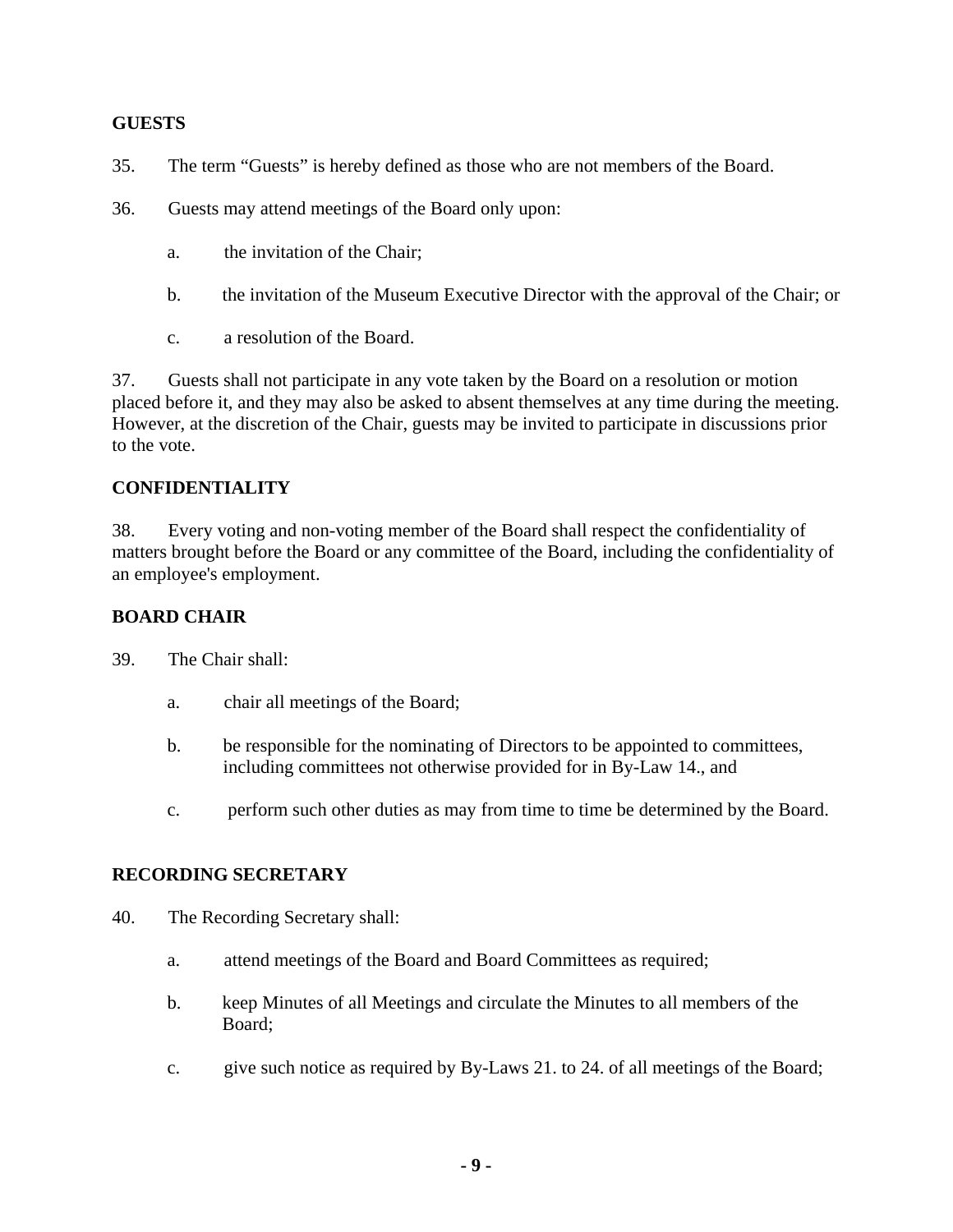- d. prepare the correspondence of the Board; and
- e. perform such other duties as may from time to time be determined by the Board.

#### **PLANNING COMMITTEE**

- 41. The Planning Committee shall:
	- a. develop, monitor and evaluate plans and programmes ensuring that they comply with the Museum's policies and accomplish its goals;
	- b. develop and continuously update a long-range plan for the Museum and ensure that decisions are made in accordance with that plan; and
	- c. perform such other duties as may from time to time be required by the Board.

#### **NOMINATING, CONSTITUTION AND BY-LAWS COMMITTEE**

- 42. The Nominating, Constitution and By-Laws Committee shall:
	- a. identify a slate of candidates for appointment to the Board, which will ensure that the Board is representative of the major elements of the Quinte community;
	- b. complete the list of candidates so that appointments may be offered and accepted prior to the end of the fiscal year;
	- c. submit the list of candidates to the Board for approval prior to their appointment to the Board by the WComd;
	- d. coordinate additions or amendments to the Museum Constitution and By-Laws; and
	- e. perform such other duties as may from time to time be required by the Board.

#### **STRATEGIC PLANNING COMMITTEE**

- 43. The Strategic Planning Committee shall:
	- a. provide a Strategic Plan for the Museum; and
	- b. perform such other duties as may from time to time be required by the Board.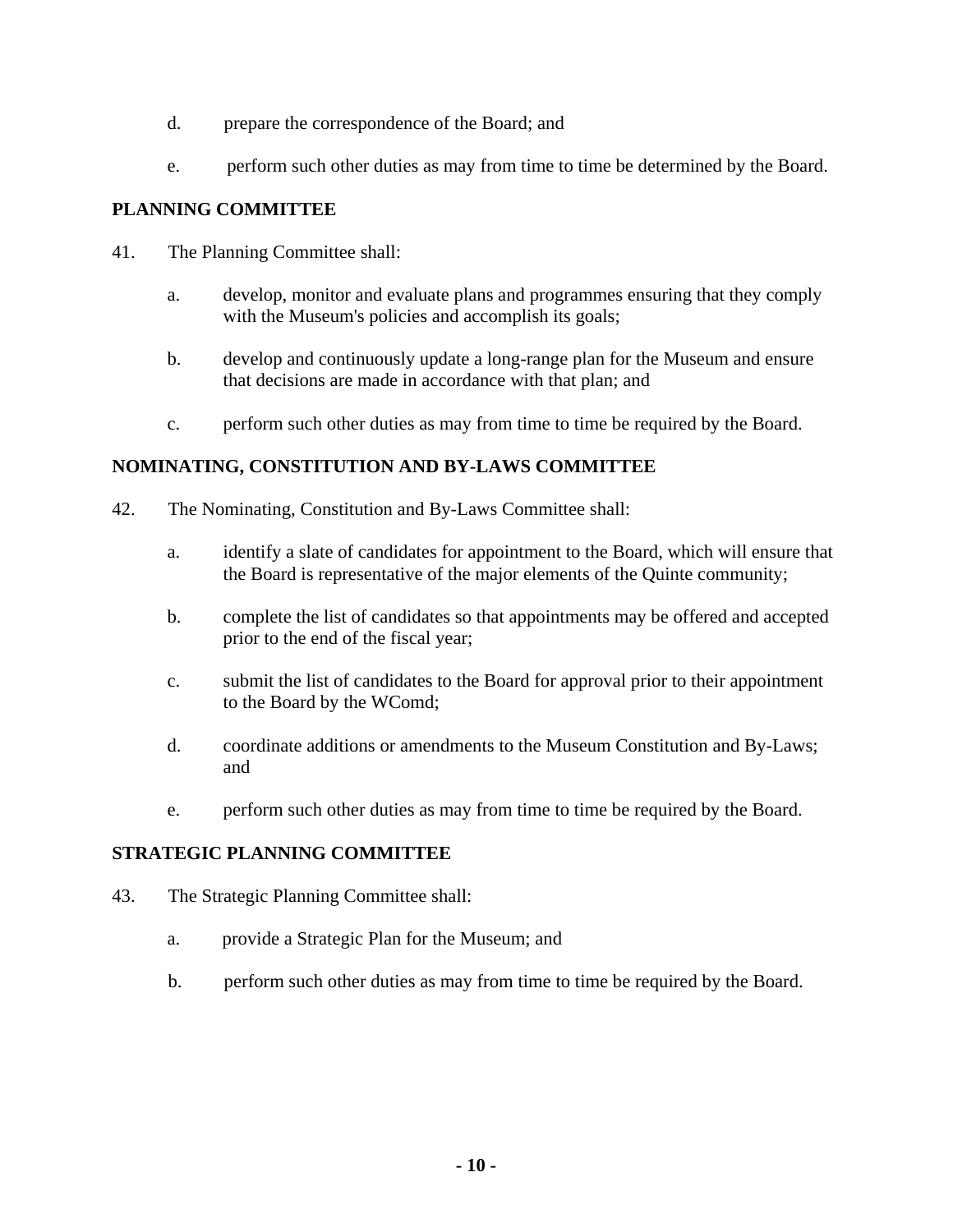#### **MUSEUM EXECUTIVE DIRECTOR**

44. The Museum Executive Director shall be responsible to the Board of Directors through the Chair of the Board, and responsive to the WComd, through the WAdminO (Annex J). The Executive Director exercises overall managerial responsibility in accordance with all relevant DND and CRA policies and procedures. A full job description is available from the WAdminO. The Executive Director shall:

- a. ensure that all Museum associated activities, and the actions of its staff, are consistent with the Constitution and By-laws of the Museum and the policies of the Board of Directors;
- b. manage the overall operation of the museum including the financial affairs of the museum and the activities of the museum staff, and volunteers implementing the directions of the Board of Directors;
- c. represent the museum externally to government agencies, the media, community groups, and other organizations;
- d. serve as an advisor to the Board of Directors, all committees of the Board, and the RCAF Memorial Museum Foundation Board of Trustees;
- e. compile and update as required, an Operations and Administration Manual for the guidance of all Museum staff and volunteers. This document shall also include a statement on the rights and obligations of the staff; and
- f. perform other duties as may from time to time be required by the Board.

#### **DONOR RECOGNITION**

45. In recognition of a donation to the Museum of \$5000.00 or more, in cash or in kind, the Chair may authorize the provision to the donor of a hosted luncheon. The expenditure authorized shall not exceed \$25.00 per guest or Museum host(s) to a maximum of \$250.00 per occasion. Spending authorization is delegated to the Executive Director.

#### **MUSEUM STAFF – PERFORMANCE REVIEW & APPRAISAL REPORTS (PRARs)**

- 46. PRARs of Museum staff shall be completed, when requested by 8 Wing, as follows:
	- a. Executive Director: Prepared by the Chair, Board of Directors then submitted through the WAdminO to the WComd for signature.
	- b. All Other Staff: PRARs will be completed in accordance with NPF guidelines.